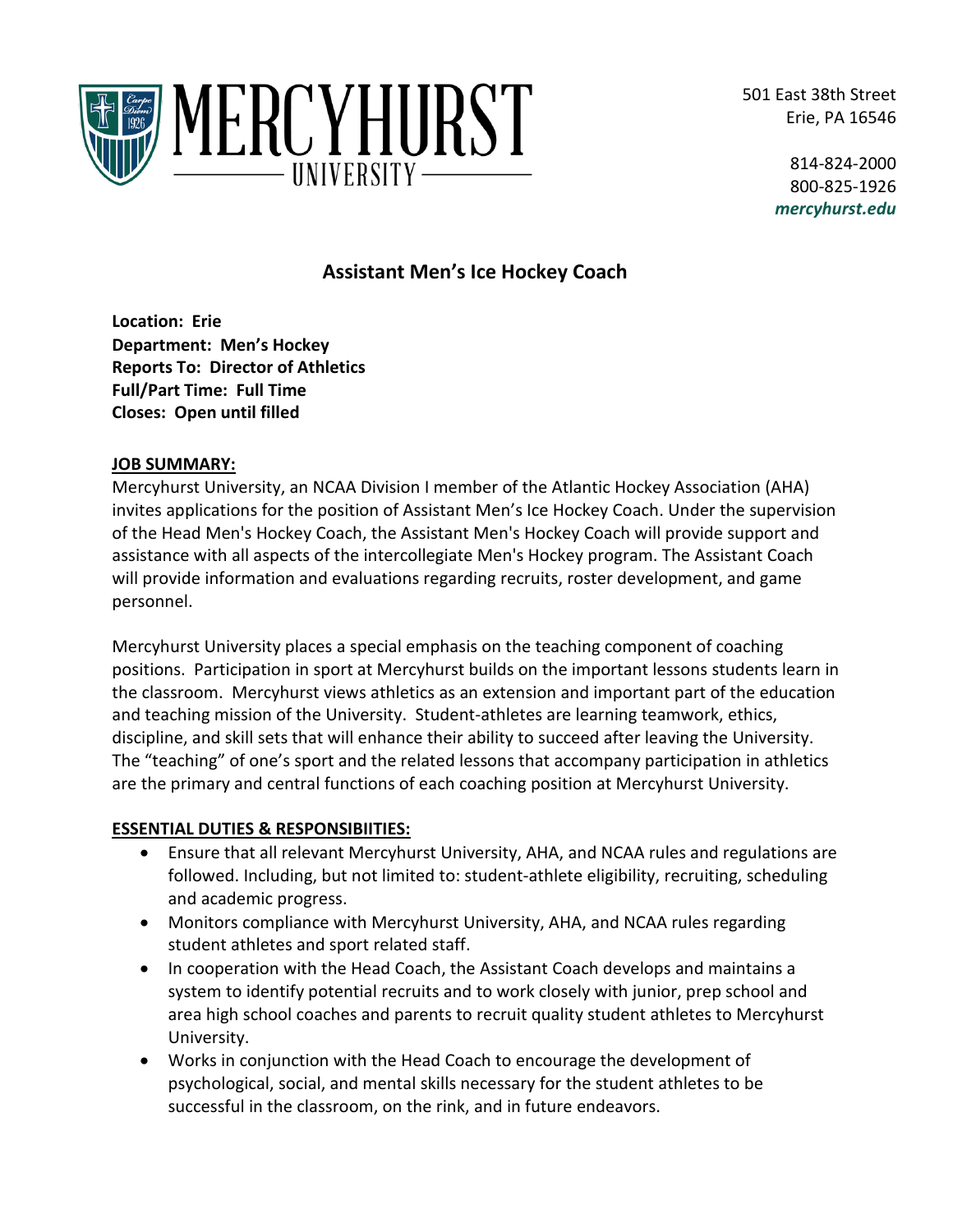- Works with Admissions and Financial Aid to expedite the registration, admission, and other administrative processing of all student athletes
- Works with the Head Coach in developing line-ups, game strategies, and individual work-out and practice needs for various student athletes.
- Promote academic excellence, integrity, and graduation. Monitor academic progress, academic meetings, class scheduling and attendance.
- Work in conjunction with the Associate Head Coach to manage the men's hockey programs recruiting efforts of prospective student-athletes to include the following: maintain a database, observe practices and games, host on campus visits, initiate and respond to phone calls, emails, and mailings.
- Develop meaningful relationships with prospective, current, and former student athletes.
- Participate in fund-raising, community service and engagement programs, assigned and/or coordinated by the Department of Athletics.

# **KNOWLEDGE, SKILLS, AND ABILITIES:**

- Ability to evaluate physical performance related to the intercollegiate Men's Hockey program;
- Excellent written and oral communication skills required. Ability to effectively communicate both within and outside the College including, but not limited to, student athletes, parents, recruits, coaches, civic and business leaders required
- Ability to work as a support individual within a group setting;
- Ability to provide effective leadership to student athletes to encourage both successful academic development and competitive performance.
- Must possess the physical skills necessary to demonstrate Hockey techniques.

# **MINIMUM QUALIFICATIONS:**

- Bachelor's degree in relevant field
- Minimum of two years in either professional Men's Hockey or coaching intercollegiate or junior hockey required;
- Experience competing at the collegiate level is preferred; or equivalent combination of education and experience.
- Knowledge and understanding of NCAA rules and regulations

# **PREFERRED QUALIFICATIONS:**

- Master's degree
- Exceptional leadership skills
- Proven ability to work effectively in a diverse community
- Excellent oral and written communication and interpersonal skills.
- Strong desire and ability to successfully recruit.
- Ability to handle and maintain confidential information.
- Strong follow-through skills, and the ability to plan, organize, and control projects through to completion.